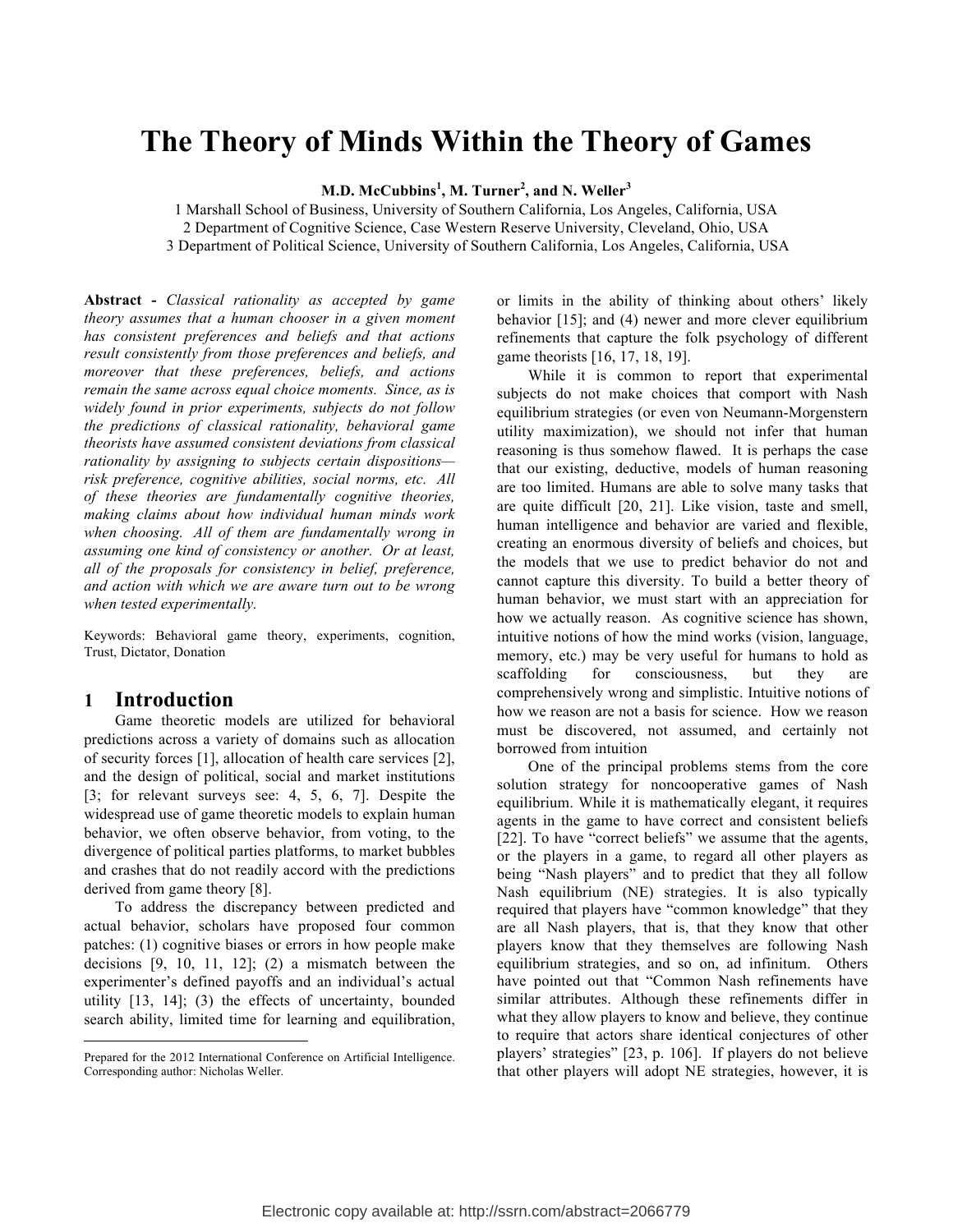no longer true that players' best response to each other will be to follow a NE strategy. The natural, biological, or cognitive means by which this comes about are not specified, merely that, given enough time and effort, players can all learn what behaviors to adopt and when to adopt them, or, baring this eventuality, that societies will adopt rules, laws or norms to restrict and channel behavior to more efficient forms. Prior work on subjects' beliefs in experimental settings suggest that subjects possess nonequilibrium beliefs [24, 25] and that in at least some settings their behavior can be reasonable, given their beliefs [26].

In what follows, rather than trying to stitch together measurements from different experiments, with different protocols, run under different conditions and at different times, we use a within-subjects design, run over a single academic term, to investigate choices in a large battery of single-shot games. Within our battery of tasks we elicit subjects' beliefs about the other subject's actions, plus we elicit *recursive* beliefs about other subjects' *beliefs* in these games. We demonstrate that subjects' actions and beliefs are consistently inconsistent, deviating from one person to another and for each person from one task to another. A given subject is often not consistent in action across nearly identical choice moments at different times in the same within-subject battery of tasks and a given subject is often not consistent even at the same time in their beliefs, preferences and actions. We also see great variation across subjects for a given task. For our specific battery, this refutes not only Nash equilibrium but also the patches that have been designed to explain deviation from it.

### **2 Experimental Design**

We report on a number of tasks here related to the well-known Trust Game [27]. In our experiments, subjects know that their choices are always private and anonymous, even to the experimenters at the time of the experiment (i.e., double blind). Subjects receive no feedback during the course of the experiment about the consequences of their choices, except for quizzes related to the given tasks (subjects may, for some of our tasks, be able to infer the consequences of their choices). For each task, subjects are randomly matched to another subject. Thus, to the extent possible, every task is a single shot, separate from the prior and future choices. Subjects are divided into two rooms, in groups of ten in each room. We ensure that no subject knows anyone else in either of the two rooms of the experiment. As much as possible, then, this environment creates a situation in which subjects derive their utility solely from the payoffs in the experimental tasks and not from concerns about reputation, signaling for future games, experimenter demand, or other actions that are not related to the immediate monetary payoffs we present.

The Trust Game (sometimes called the investment game) involves two players. Each player begins with a \$5

endowment. The first player (Player 1 or the "Investor" [27]) chooses how many dollars, if any, to pass to an anonymous second player (Player 2 or "Trustee" [27]). In our experimental protocols, we use no labels other than "the other person $(s)$ " (to avoid a gaming frame). To avoid suggesting an investment or reciprocity frame we label each action as a "transfer." The first player keeps any money he does not pass. As in [27], the money that is passed is tripled in value and the second player receives the tripled amount. The second player at that point has the original endowment of \$5 plus three times the amount the first player passed, and decides how much, if any, of that total amount to return (i.e., transfer) to the first player. The second player at the moment of choice in the Trust Game is in a role that is equivalent to the role of Dictator in the classic Dictator Game [see 8]. As in the Dictator Game, the dominant strategy equilibrium, which is trivially the subgame perfect Nash equilibrium (SPNE), is that Player 2 will return \$0. By backward induction, then Player 1 in the Trust Game will send \$0. This is also a dominant strategy. As such, any amount sent by Player 1 to Player 2 should be viewed by Player 1 as a donation, and we label the first half of the Trust Game as what we call a Donation Game.

These equilibrium strategies derive from the assumption is that all players maximize their monetary payoff and that they believe that all other players do the same. In the Trust Game, a Player 1 with these beliefs would conclude that Player 2 will return nothing and so, as a maximizer, Player 1 sends nothing. The beliefs that players hold about other players lead to the belief at every level of recursion that all players will send \$0, and that they will guess that others will send \$0, and they will guess that others will predict that everyone will send \$0, and so on, ad infinitum.

But what happens if a subject with these NE beliefs finds himself off the equilibrium path? In the Trust Game, only Player 2 could make a choice after finding himself or herself presented with an off-the-equilibrium-path choice. If Player 2 is gifted with anything more than his or her \$5 endowment, the subgame perfect Nash equilibrium strategy is still to send \$0 back.

Every subject makes decisions first as Player 1. They are then randomly paired with someone from the other room and they make choices as Player 2. So everyone gets to be Player 1 first, then Player 2, about 90 minutes later. To limit learning, even if it is just learning about the actions of a randomly assigned partner in another room, we defer the choices for all subjects as Player 2 to the end of the experiment. They thus play Trust twice, but in different roles. Player 1 never learns the consequences of any of his or her choices in the Trust Game. Player 2 can of course infer the consequences of his or her own choices.

We add elements to the basic Trust Game to tap into subjects' beliefs. Our belief elicitation mechanism borrows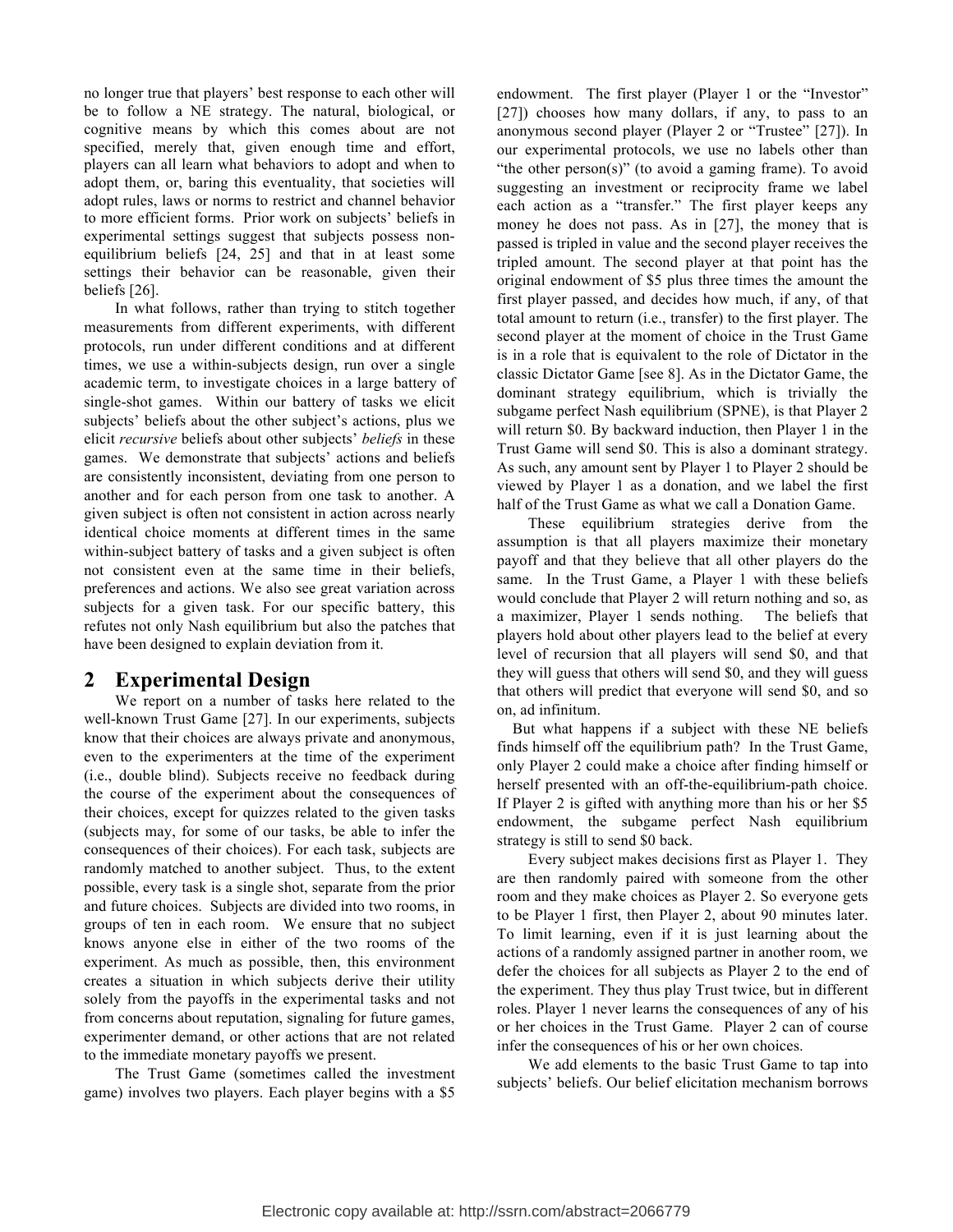from the idea of a prediction market [28], which in experimental settings such as those described here have been referred to as "scoring rules" [29, 30, and for a brief survey see 8]. We do not ask subjects to report their expectations, as some experimenters have done, in order to prod strategic thinking, rather, we ask them to "guess" other subjects' choices, or to guess other subjects' "predictions." As with all of our protocols, we try to provide little or no framing of the experimental tasks offered to our subjects. Only after Player 1 makes his choice about how much to transfer, do we ask him to guess how much Player 2 will return. We then elicit Player 1's recursive beliefs about Player 2. So, we next ask Player 1 to guess what Player 2 will later predict how much Player 1 is transferring. We further ask Player 1 to guess Player 2's prediction of Player 1's guess of how much Player 2 will return. We also elicit each subject's recursive beliefs when they are in the role of Player 2. Before Player 2 learns Player 1's choice, and thus before Player 2 knows how much they have available to them, we ask Player 2 to guess how much money Player 1 transferred. We also ask Player 2 to guess how much Player 1 predicted that Player 2 would guess that Player 1 transferred. After Player 2 learns Player 1's transfer, we ask Player 2 to guess how much Player 1 predicted she would return. All subjects know that all subjects earn \$3 for each correct guess and earn nothing for a guess that is wrong. All subjects in our experiments know this. We also allowed subjects to, in essence, "double-down," on each guess, adding a second "bet" equal to \$3 if they are correct in their guess and \$0 otherwise. We also always quizzed our subjects with respect to the instructions, paying them for correct answers.

In calibrating these prediction questions prior to the launch of our experiments we learned two things: (1) that there does not exist an easy language for eliciting recursive beliefs, so we made use of generic cartoon "heads" to represent what subjects are predicting and "\$" sign and arrow icons to represent actions and the object of their current attention; and (2) subjects laughed and failed to answer our queries, even when diagrammed in cartoon form, with written explanations. These two preliminary findings suggested to us that people really do not have the recursive beliefs required by NE.

The questions we ask vary slightly for each task, but as an example, here is the exact question we ask Player 2: "How much money do you guess the other person transferred to you? If you guess correctly, you will earn \$3. If not, you will neither earn nor lose money." We add similar incentivized prediction tasks to various experimental tasks. Players do not learn whether their predictions were right or wrong and subjects never have any information about other subjects' guesses.

Subjects also make decisions in a variety of other

games, including the already mentioned Dictator Game and what we call the Donation Game. In both these games, each subject is randomly paired with yet other subjects in the other room. In the Dictator Game, The Dictator (Player 1) and the Receiver (Player 2) have endowments identical to those the subjects had when they were in the role of Player 2 and Player 1 in Trust (although they have been randomly rematched and they known they've been randomly rematched). Accordingly, the Dictator Game was identical right down to the specific endowments to the second half of the Trust Game. In effect, each subject replayed the second half of the Trust Game, but now without the reciprocity frame. The SPNE is for the Dictator to send \$0 to the Receiver. The Donation Game is identical, except that each player begins with a \$5 endowment and the amount Player 1 chooses to send is quadrupled before it is given to Player 2 (making it roughly similar but not identical to the choice faced by Player 1 in the Trust Game, without the possibility of reciprocity). The dominant strategy and SPNE is again for the Donor to send \$0.

The subjects in our experiment completed the tasks using pen and paper in a controlled classroom environment. Subjects were recruited using flyers and email and text messages distributed across a large public California university and were not compelled to participate in the experiment, although they were given \$5 in cash when they showed up and signed in. A total of 180 subjects participated in this experiment. The experiment lasted approximately two hours, and subjects received on average \$41 in cash. The experiment was followed sometime later with a questionnaire, for which subjects were also paid.

# **3 Result: Subjects' Beliefs in the Trust Game**

Common patches to help explain the commonly observed departures to NE strategies (other-regarding preferences, cognitive constraints, decision-making biases, or equilibrium refinements) usually continue to maintain the assumption that players deviate from game-theoretic expectations in consistent ways. For example, if players prefer to reduce inequality, that preference should be stable across all manner of economic games [10]. Or, if players cannot perform backward deletion of dominated subgames, as game theory requires, then this handicap should operate in all game environments of equal difficulty [17, 18, 19]. In this section we focus both on whether subjects have beliefs that are consistent with SPNE and whether their beliefs are consistent across tasks (regardless of alignment with SPNE). To date, there has been little focus on identifying the extent to which players have consistent beliefs or behavior across games.

Cognitive science gives us considerable reason to doubt that players will behave identically across different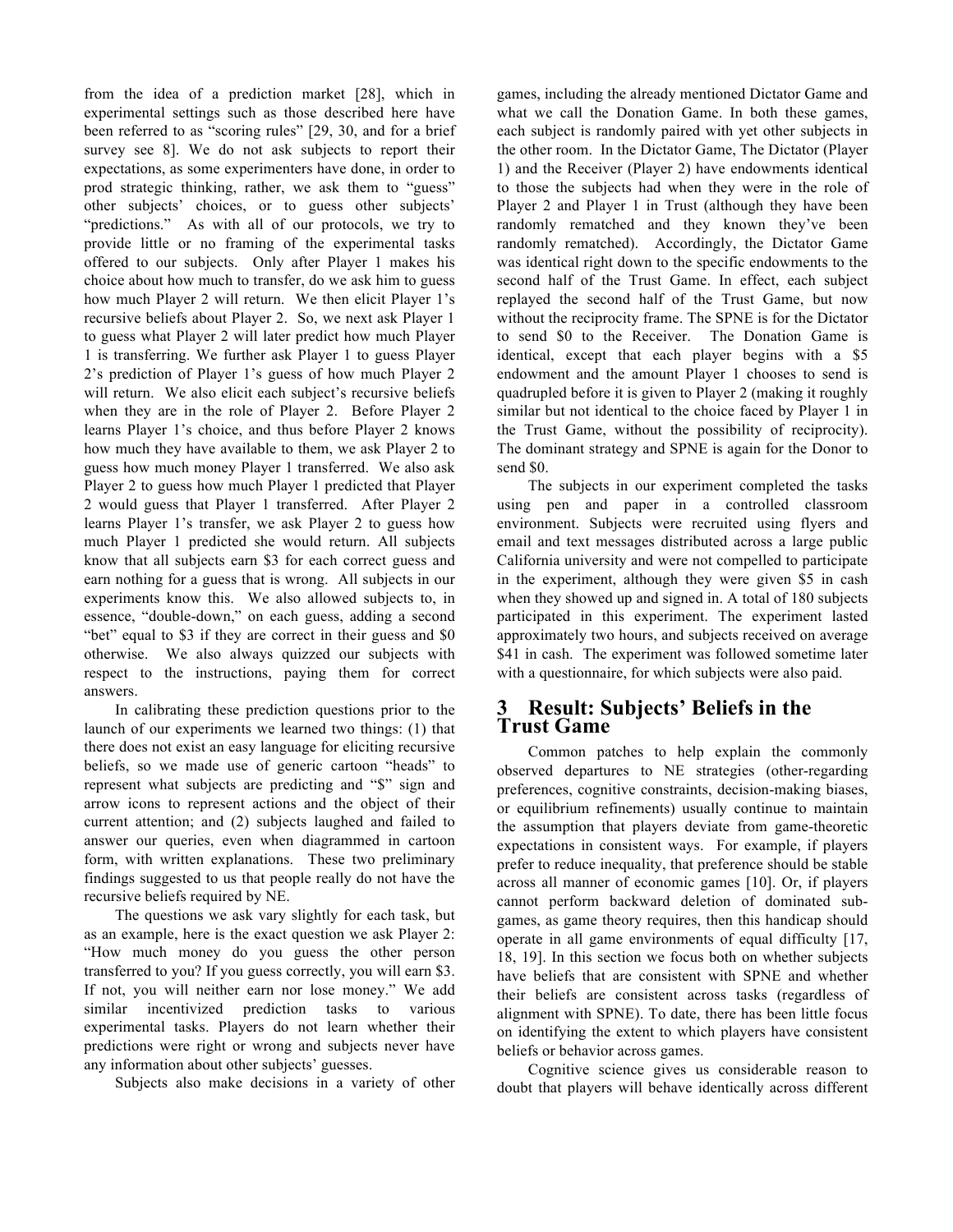environments, because changes in environment lead to changes in mental activation, which affects beliefs and behavior. As Sherrington famously wrote, the state of the brain is always shifting, "a dissolving pattern, always a meaningful pattern, though never an abiding one" [32]. If the particular tasks, and order of those tasks, induce different mental activations, then belief and behavior should vary accordingly. Our experiment is designed to shed light on whether subjects have consistent beliefs and make consistent choices.

In many of our tasks, we ask subjects to make guesses about other players' actions and predictions. Do subjects believe what game theory assumes they believe? The answer is that there is huge variance across what subjects believe in a single game and also huge variance within subjects from one task to another.

The SPNE in the Trust Game is that neither Player 1 nor Player 2 will send any money to the other. All should believe that all others will predict that no one will send money, and all such beliefs should be infinitely recursive, so that Player A believes Player B believes Player A believes Player B will send no money, and so on for any number of steps and for any subject in any role A or B.

But we see quite the contrary in our experiments: only 68 of 180 subjects as Player 2 believe that Player 1 will send nothing. In other words, 62% of subjects have "incorrect" beliefs, that is, beliefs contrary to those that support SPNE strategies.

Next we examine the guesses made by Player 1 of the amount Player 2 will return. In what follows, we include even the Player 1s who sent nothing. (Since Player 2 begins with a \$5 endowment, Player 2 can transfer money even if Player 1 sent nothing.) Ninety-two of the 180 subjects guess that Player 2 will return \$0, but 88, or 49%, believe that Player 2 will return some money. This means that 49% of these subjects have "incorrect" beliefs. Their beliefs diverge broadly from SPNE, across a large span of possible returns.

We can compare subjects' beliefs about others in one part of the Trust Game with their choices in that same part of the Trust Game. For example, we can examine the difference between what a subject choose to do as Player 1 in the Trust Game, and what they believe as Player 2 that Player 1 will do (and recall, when they are Player 2, they've already made choices as Player 1). The modal category is subjects believe that other subjects will play like them: 109 of the 180 subjects guess that the choice of the Player 1 with whom they are randomly matched will be the same as their own choice when they were Player 1. For these subjects, theory of mind might equal theory of self, or this may simply represent the "false consensus" effect in which people think others are more like them than they actually are [31], or it might be akin to the curse of knowledge, but we can't really tell. Perhaps most

surprising, there is a large variance, with 71 subjects (39%) making guesses that differ from their own choices.

We can also examine the number of subjects who have beliefs consistent with NE across tasks. In the Trust Game, subjects make predictions as Player 1 about the behavior of Player 2 and as Player 2 about the behavior of Player 1. We already demonstrated that in either single task, a great many subjects do not have SPNE beliefs. If Player 1 has NE beliefs, it means that this subject guessed that Player 2 would return nothing. If Player 2 has NE beliefs, it means that the subject guessed that Player 1 would send nothing. Overall, out of 180 subjects in our analysis, only 63 subjects made guesses as both Player 1 and 2 that were consistent with NE beliefs. In other words, only 35% of our subjects have consistently "NE beliefs" *even inside this one game*.

There were 83 subjects who lacked NE beliefs in both part of the Trust Game, 29 subjects who possessed "NE beliefs" as Player 1 but not as Player 2, and only 5 subjects who possessed "NE beliefs" as Player 2 but not as Player 1. Our experiment does not allow us to identify why players' beliefs diverge from the NE beliefs, but it is clear that most subjects deviate from NE beliefs during at least one of the experimental tasks.

There were 60 subjects who were "fully Nash actors" in the Trust Game, that is, the subjects whose actions as both Player 1 and 2 were consistent with SPNE strategy. We examine whether these 60 subjects have beliefs that are "fully Nash" in the Trust Game. The answer is no. First, let us consider these 60 subjects in the role of Player 1 in Trust. Of these 60 subjects, 56 guessed as Player 1 that Player 2 would return nothing, which is consistent with SPNE. Only 40 of the 60 "fully Nash" Trust players (66%) guessed that Player 2 predicted that they would transfer \$0. The other 20 of the 60 "fully Nash" Trust players (1/3rd) lacked that SPNE belief. 49 of the 60 also guessed Player 2's prediction of Player 1's guess of what Player 2 will return to be \$0. These results show that even the 60 "fully Nash" Trust subjects hold beliefs whose degree of consistency with SPNE principles varies question by question even when we look at only those questions asked of them when they are in the role of Player 1. Beliefs show flexibility.

We next turn to the beliefs of those 60 "fully Nash" Trust subjects when they are in the role of Player 2 in Trust. Of the 60, 44 guess that Player 1 will transfer nothing; that is, 16 of 60 (27%) lack SPNE beliefs. Of the 60, 35 guess that Player 1 predicts that they will return nothing; that is, for this question, 42% of these 60 "fully Nash" Trust subjects have beliefs that are inconsistent with SPNE. Overall, non-SPNE beliefs are quite common even among the 60 "fully Nash" actors in the Trust Game. Beliefs show flexibility and refute the assumed beliefs of Nash equilibrium and the four patches often applied to NE.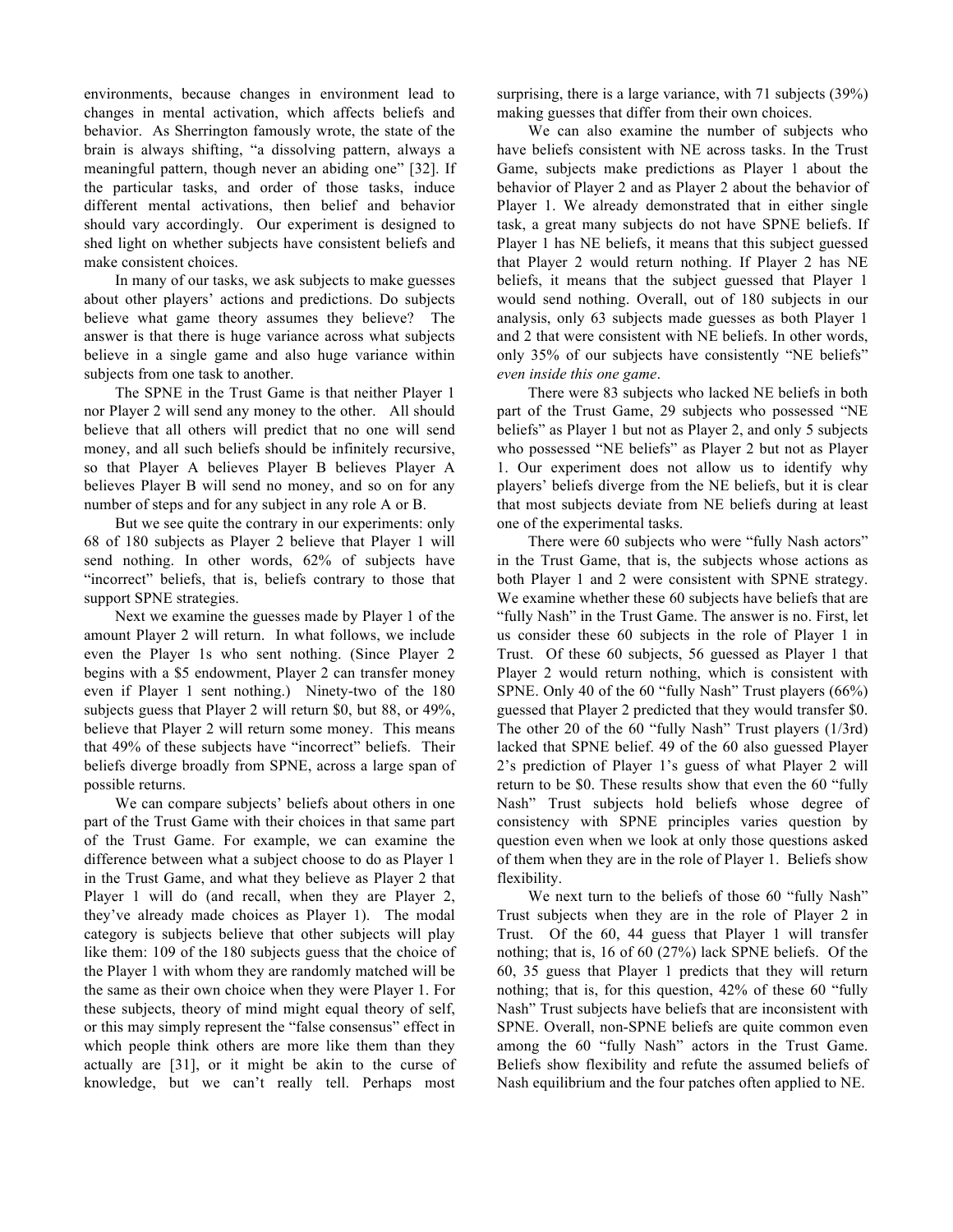# **4 Result: Inconsistency of Behavior in Trust, Donation, and Dictator**

We turn next to examine the actions of subjects across a number of similar tasks to see if individual subjects behave consistently. In particular, we look at a set of tasks, all of which involve choosing how much money to transfer to another person and in some tasks the decision is not contingent on the other player. In the Trust Game, subjects play the role of Player 1 and 2 during the course of the experiment.

One way to investigate consistency of behavior is to examine the choices of subjects who as Player 2 in Trust received money from Player 1. Of the 100 subjects who received money as Player 2 in Trust, only 62 returned any of the money to Player 1. Additionally, of those 62, only 40 sent money in the Dictator Game, which is identical to the percentage of subjects who sent nothing in other "double blind" versions of the Dictator Game [13]. This shows that many subjects do not behave consistently in these two identical choice situations, in which their actions could reduce inequality. Further, of the 40 who sent money in Dictator, only 29 also send money in the Donation Game. This means that of the 100 subjects who received money as Player 2 in Trust, only 29 sent money to the other player in all three related tasks. This shows that the same subjects do not behave consistently even in their violations of SPNE.

Another example of apparently inconsistent behavior comes from examining the subjects who passed \$0 out of \$5 in the Donation Game, suggesting they are not concerned with others' earnings. Of the 87 subjects who passed \$0 in the Donation Game, 63 of them also passed nothing as Player 1 in the Trust Game, both behaviors of which are consistent with standard game theoretic behavior. However, the other 24 subjects passed \$0 in the Donation Game and some amount greater than \$0 in the Trust Game. What model predicts this behavior? Why would a player who passes nothing in the Donation Game pass money in the Trust Game? One possibility is that the player believes that passing money in Trust will result in greater earnings, because Player 2 will return enough money to make the choice to pass money financially beneficial. However, among these 24 subjects some guess they will earn money in the Trust Game and others guess they will lose money. The lack of consistency in these two very similar settings is further evidence that assumptions of consistent behavior are at odds with much human action.

Subjects deviate remarkably from NE strategies. We have reported how subjects' beliefs deviate from those necessary to support equilibrium strategies. We have also shown that these deviations are not consistent. Accordingly, it is doubtful that proposals to explain deviation from NE strategies will succeed if they presume a consistent mental or behavioral signature.

Now, we ask whether actions are minimally rational, that is, do subjects' actions accord with their beliefs? To begin, we investigate whether action and belief accord in the Trust Game. In our experiment, over one-half of subjects in the role of Player 1 (100 out of 180) pass a nonzero amount of money to Player 2 (this differs from [27]), which is inconsistent with a SPNE strategy, and on average subjects pass \$1.44 (which is not significantly different than the findings in [27]). Of the 100 subjects who receive money as Player 2, 62 of them return some money to Player 1. On net, Player 1 loses money (our results here are almost identical to those by [27]).

To look at the relationship between beliefs and actions we examine the difference between the amount Player 1 sends to Player 2 and the amount Player 1 guesses Player 2 will return. Recall that any money sent by Player 1 is tripled before it is sent to Player 2 and added to Player 2's initial \$5, (e.g., if Player 1 sends all \$5, then Player 2 has \$20, and if Player 2 splits that money, then Player 1 and Player 2 end with \$10 each, and we would say that each has "earned" \$5 through their actions). Overall, there are only a few players who guess that they will lose money by sending money to the other player. Mostly, players expect to break even or benefit slightly from their decision. The beliefs held by these players imply not only that they do not expect others to play consistently with SPNE strategies, but also that they expect, on average, to profit from their non-SPNE strategy to send money. But again, beliefs are not consistent across subjects.

There are 100 subjects who as Player 1 in Trust chose to send a positive amount to Player 2, and 20 of those players guess they will not receive anything in return. These 20 players guess that Player 2 will follow a SPNE strategy. These 20 subjects cannot simultaneously be maximizing their payoffs and hold the belief that Player 2 will follow a SPNE strategy of returning \$0 so it is hard to see how their choices accord with their own beliefs. We must either conclude that they are not payoff maximizers or relax the assumption that subjects act according to beliefs. One possible response is to give up the assumption that believing, preferring, deciding, and acting are coordinated mental events. Perhaps subjects act without fully activating their decisions, or believe without activating the consequences of those beliefs for action, or act without activating beliefs, and so on.

These results make it clear that we may not be able to simply observe behavior and then make correct inferences about the underlying beliefs that generated the behavior. When we observe a Player 1 in the Trust Game pass money what beliefs do we presume preceded that behavior? Is this a subject who is motivated by otherregarding preferences who does not expect to benefit financially? Or, is this a player who sincerely believes that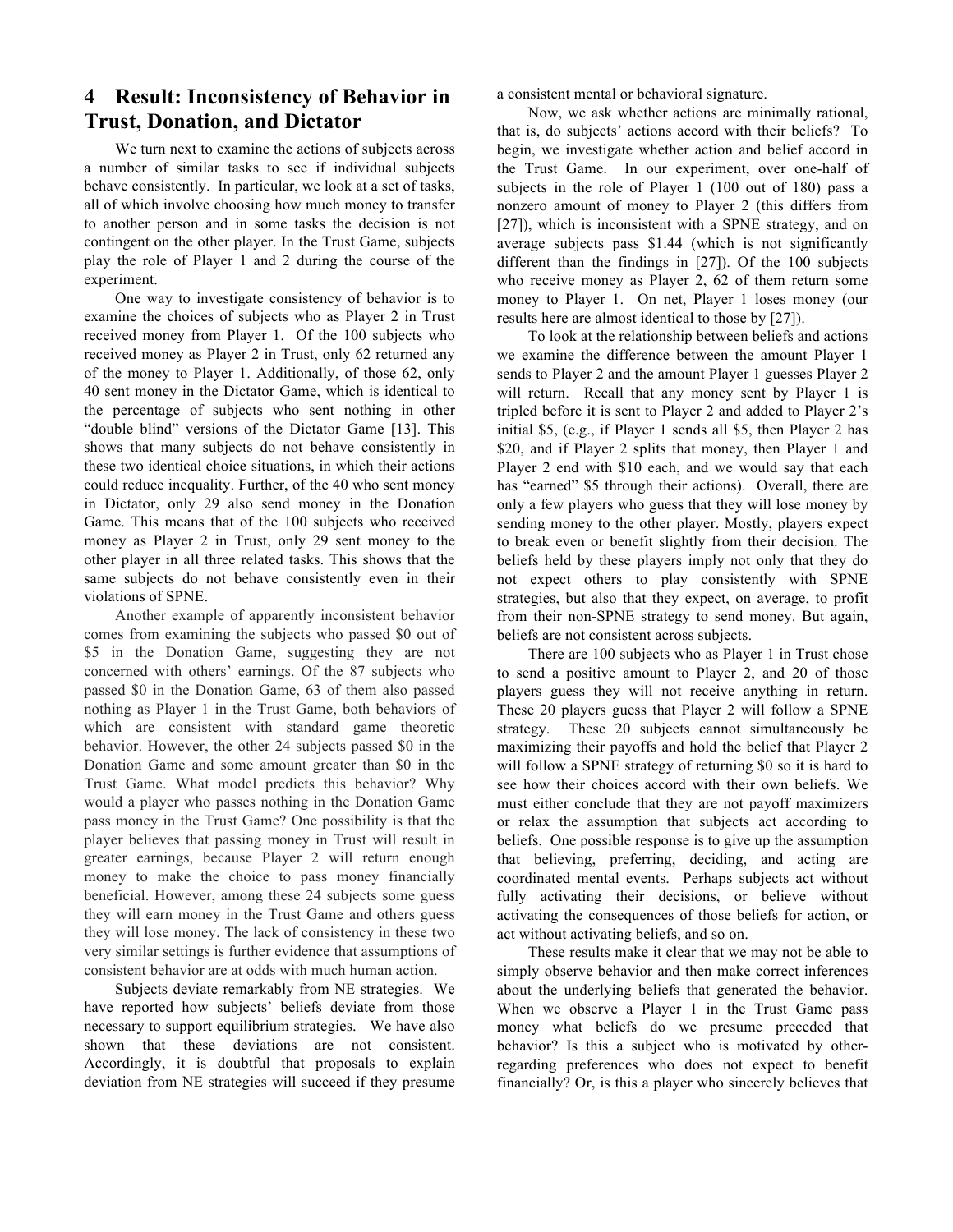the  $2<sup>nd</sup>$  player in the Trust Game will return enough money to make the initial decision profitable?

There were 60 subjects who were "fully Nash actors" throughout the game; that is, they chose SPNE strategies (i.e., \$0) as both Player 1 and Player 2., We ask whether these 60 "fully-Nash" actors in Trust are "fully Nash" in the related Donation and Dictator Games. Of these 60 subjects, 57 pass \$0 in the Dictator Game and 50 of the 60 pass \$0 in the Donation Game. If we focus on those 57 subjects who are "fully Nash actors" as both Player 1 and Player 2 in Trust and also as Dictator in the Dictator Game, we find that 48 of the 57 pass nothing in the Donation Game. Therefore, across our entire subject pool, only 48 (27%) have consistent NE behavior in three related games of Trust, Donation, and Dictator.

Although deviations in a single game have been widely recognized, research has not focused on how behavior across games is related. We have shown in a variety of ways that NE-consistent behavior in one task does not guarantee similar behavior in another setting. Therefore, even accurately predicting a subjects' action in one setting is no guarantee that it is possible to predict accurately the subjects' action in another setting. We demonstrate thisusing game theoretic environments that are exceedingly similar, which would seem to stack the deck in favor of finding consistent behavior across games. However, the results from our battery of experimental tasks demonstrate that subjects regularly deviate from SPNE in both their beliefs and behavior, that the deviations are themselves inconsistent, and that there is variation in the degree to which behavior accords with belief. These deviations are so pervasive and the variation so large, even among subjects taking actions in similar or identical strategic settings, that is seems unwarranted to refer to them as "deviations." On the contrary, even though our subject pool is derived from subjects with very high math SATs, who were on the whole in the top 2% of high school graduates, consistent "NE behavior and beliefs" appear to be remarkable deviations from human cognitive patterns and human behavior.

## **5 Discussion**

Games are defined by seven characteristics: players, actions, information, strategies, payoffs, outcomes, and equilibria, including equilibrium refinement [33]. Equilibria must be mutually consistent, indeed, "[T]he Nash equilibrium (NE) concept . . . entails the assumption that all players think in a very similar manner when assessing one another's strategies. In a NE, all players in a game base their strategies not only on knowledge of the game's structure but also on *identical conjectures about what all other players will do.* The NE criterion pertains to whether each player is choosing a strategy that is a best response to a shared conjecture about the strategies of all players. A set of strategies satisfies the criterion when all player strategies are best responses to the shared conjecture. In many widely used refinements of the NE concept, such as subgame perfection and perfect Bayesian, the inferential criteria also require players to have shared, or at least very similar, conjectures" [23: 103-104]. NE is, at its core, a cognitive theory.

In cognitive science, "theory of mind" refers to our amazing disposition to attribute mindedness to other human beings. Classical economics takes theory of mind for granted, and extends it to the view that all of those minds are driven by consistent preferences and beliefs to consistent actions. Behavioral game theory applies patches to come up with a conception of individual minds as consistently deviant from classical rationality. Hence the phrase "predictably irrational." The difference between classical rationality and behavioral game theory is not about consistency: classical rationality assumes that everyone is consistent in the same way, while behavioral game theory assumes that each person is consistent in a certain "deviant" way. While classical rationality and behavioral game theory are often taken to be opposed, we seem them as uniformly based on an assumption of consistency that does not stand with experimental test.

Some scholars justify consistency as a mathematical shortcut that is meant to represent the result of some unspecified learning, evolutionary adjustment process, or the adoption of social norms, laws or institutions [34]. These processes, however, are rarely defined. This line of reasoning also implies that beliefs and choices will not be consistent if players do not have time to learn or evolve.

As in many related experiments [for a survey see 8], subjects in our experiments do indeed deviate from SPNE predictions, both in their actions and in their beliefs. We also demonstrate that subjects' recursive beliefs (beliefs about the beliefs of other players) are often inconsistent with NE predictions, a result that has not been widely appreciated. We show further that the variance in actions and beliefs is very large.

Even the common patches of behavioral game theory do not predict the tremendous diversity that we observed for *individual subjects* and the variance across subjects' beliefs and behavior. Subjects' reported beliefs and their behavior are regularly incongruent – subjects who play consistently with NE prediction do not always possess the assumed game theoretic beliefs. Furthermore, subjects' beliefs differ across settings even when there are no changes in the cognitive complexity of the setting. Taken together these results suggest that game theoretic models and common modifications employed to make them explain the deviations from straightforward NE, do not accurately predict the variations in behaviors we observe in a laboratory setting. Therefore, research into decisionmaking should turn to discovering the cognitive patterns of decision-making.